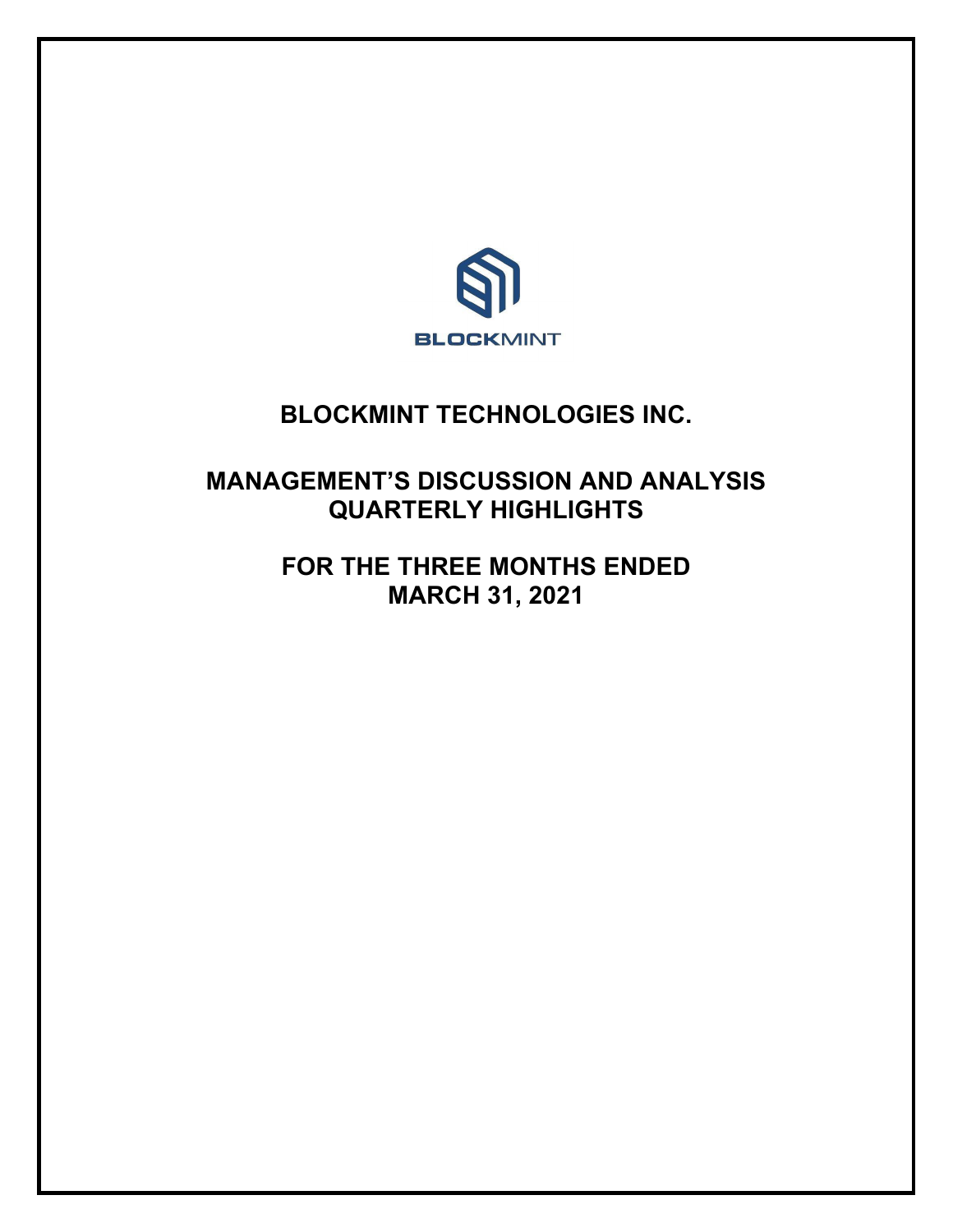### **Introduction**

The following interim Management's Discussion & Analysis ("MD&A") of the financial condition and results of the operations of BlockMint Technologies Inc. (the "Company" or "BlockMint") has been prepared to provide material updates to the business operations, liquidity and capital resources of the Company since its last annual management's discussion & analysis, being the Management's Discussion & Analysis ("Annual MD&A") for the fiscal year ended December 31, 2020. This MD&A does not provide a general update to the Annual MD&A, or reflect any non-material events since the date of the Annual MD&A.

This MD&A has been prepared in compliance with the requirements of section 2.2.1 of Form 51-102F1, in accordance with National Instrument 51-102 – Continuous Disclosure Obligations. This discussion should be read in conjunction with the Annual MD&A, the audited annual consolidated financial statements of the Company for the years ended December 31, 2020 and December 31, 2019 and the unaudited condensed consolidated interim financial statements for the three months ended March 31, 2021, together with the notes thereto. **Results are reported in United States dollars, unless otherwise noted.** In the opinion of management, all adjustments (which consist only of normal recurring adjustments) considered necessary for a fair presentation have been included. The results for the three months ended March 31, 2021 are not necessarily indicative of the results that may be expected for any future period. Information contained herein is presented as at May 31, 2021 unless otherwise indicated.

The unaudited condensed consolidated interim financial statements for the three months ended March 31, 2021, have been prepared using accounting policies consistent with International Financial Reporting Standards ("IFRS") as issued by the International Accounting Standards Board and interpretations of the IFRS Interpretations Committee. The unaudited condensed consolidated interim financial statements have been prepared in accordance with International Standard 34, Interim Financial Reporting.

For the purposes of preparing this MD&A, management, in conjunction with the Audit Committee of the Board of Directors, considers the materiality of information. Information is considered material if: (i) such information results in, or would reasonably be expected to result in, a significant change in the market price or value of BlockMint's common shares; or (ii) there is a substantial likelihood that a reasonable investor would consider it important in making an investment decision; or (iii) it would significantly alter the total mix of information available to investors. Management, in conjunction with the Audit Committee of the Board of Directors, evaluates materiality with reference to all relevant circumstances, including potential market sensitivity.

# **Caution Regarding Forward-Looking Statements**

This MD&A contains certain forward-looking information and forward-looking statements, as defined in applicable securities laws (collectively referred to herein as "forward-looking statements"). These statements relate to future events or the Company's future performance. All statements other than statements of historical fact are forward-looking statements. Often, but not always, forward-looking statements can be identified by the use of words such as "plans", "expects", "is expected", "budget", "scheduled", "estimates", "continues", "forecasts", "projects", "predicts", "intends", "anticipates" or "believes", or variations of, or the negatives of, such words and phrases, or state that certain actions, events or results "may", "could", "would", "should", "might" or "will" be taken, occur or be achieved. Forward-looking statements involve known and unknown risks, uncertainties and other factors that may cause actual results to differ materially from those anticipated in such forward-looking statements. The forward-looking statements in this MD&A speak only as of the date of this MD&A or as of the date specified in such statement.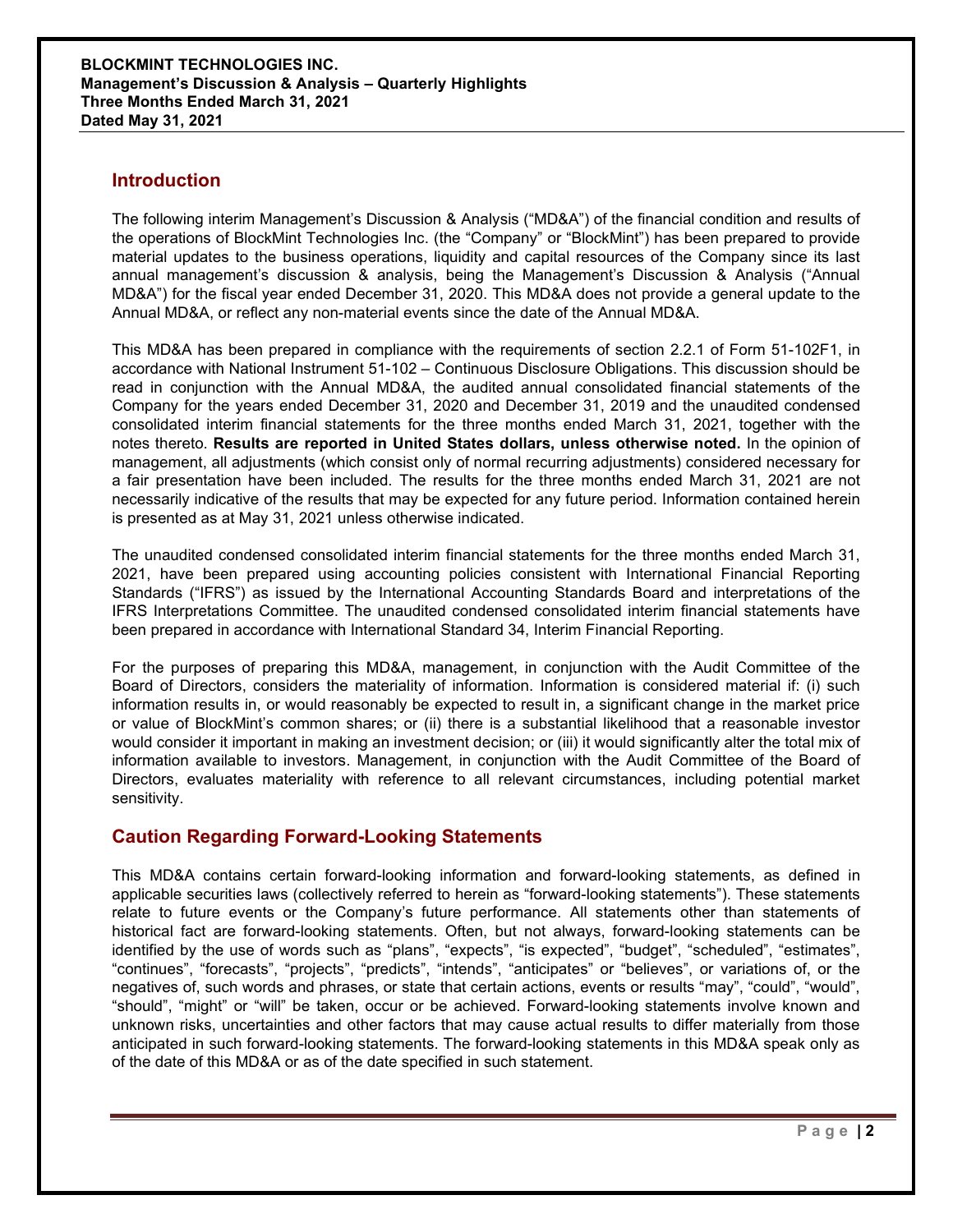Specifically, the following forward-looking statements are based on the corresponding assumptions, and are subject to the noted risk factors:

| <b>Forward-looking statements</b>                                                                                                                                                                                                                   | <b>Assumptions</b>                                                                                                                                                                                                                                                                                                                                                       | <b>Risk factors</b>                                                                                                                                                                                                                                                                        |
|-----------------------------------------------------------------------------------------------------------------------------------------------------------------------------------------------------------------------------------------------------|--------------------------------------------------------------------------------------------------------------------------------------------------------------------------------------------------------------------------------------------------------------------------------------------------------------------------------------------------------------------------|--------------------------------------------------------------------------------------------------------------------------------------------------------------------------------------------------------------------------------------------------------------------------------------------|
| The Company's cash balance<br>at March 31, 2021, is sufficient<br>to fund its consolidated<br>operating expenses at current<br>levels. At the date hereof, the<br>Company's consolidated cash<br>balance has increased due to<br>private placement. | The development and operating<br>activities of the Company for the<br>twelve-month period ending<br>March 31, 2022, and the costs<br>associated therewith, will be<br>consistent with the Company's<br>current expectations; and the debt<br>and equity markets, exchange<br>and interest rates and other<br>applicable economic conditions<br>do not materially change. | Changes in debt and equity<br>markets; timing and availability of<br>external financing on acceptable<br>terms; increases in costs;<br>government regulation,<br>cryptocurrency price fluctuations;<br>interest rate and exchange rate<br>fluctuations; changes in economic<br>conditions. |

Inherent in forward-looking statements are risks, uncertainties and other factors beyond BlockMint's ability to predict or control. Readers are cautioned that the above chart does not contain an exhaustive list of the factors or assumptions that may affect the forward-looking statements, and that the assumptions underlying such statements may prove to be incorrect. Actual results and developments are likely to differ, and may differ materially, from those expressed or implied by the forward-looking statements contained in this MD&A. Readers should refer to those risk factors referenced in the "Risks and Uncertainties" section below.

Forward-looking statements involve known and unknown risks, uncertainties and other factors that may cause BlockMint's actual results, performance or achievements to be materially different from any of its future results, performance or achievements expressed or implied by forward-looking statements. All forward-looking statements herein are qualified by this cautionary statement. Accordingly, readers should not place undue reliance on forward-looking statements. The Company undertakes no obligation to update publicly or otherwise revise any forward-looking statements whether as a result of new information or future events or otherwise, except as may be required by law. If the Company does update one or more forwardlooking statements, no inference should be drawn that it will make additional updates with respect to those or other forward-looking statements, unless required by law.

# **Description of Business**

The Company's subsidiaries, BlockMint (Canada) Technologies Inc. (formerly BlockMint Technologies Inc.) ("BlockMint-Canada"), and its wholly owned subsidiary, BlockMint (USA) Technologies Inc. ("BlockMint-USA") are in the business of developing distributed systems and networks that enable a more decentralized deployment of blockchain based applications such as cryptocurrency mining.

The Company's objective is to develop distributed systems and networks that enable a more decentralized deployment of blockchain-based applications. One such application is cryptocurrency mining, which relies on a decentralized blockchain network. The Company developed the Minter browser - a secure and private browser where any person can mine cryptocurrency as they browse the web. In addition to being a web browser, Minter has additional integrated features, such as a virtual private network (VPN) and an ad-blocker. The Minter browser was initially released in 2019, but has been updated and re-released twice this year with new features – once in February 2021 and again in May 2021. The current version of Minter is available for download at the website getminter.com.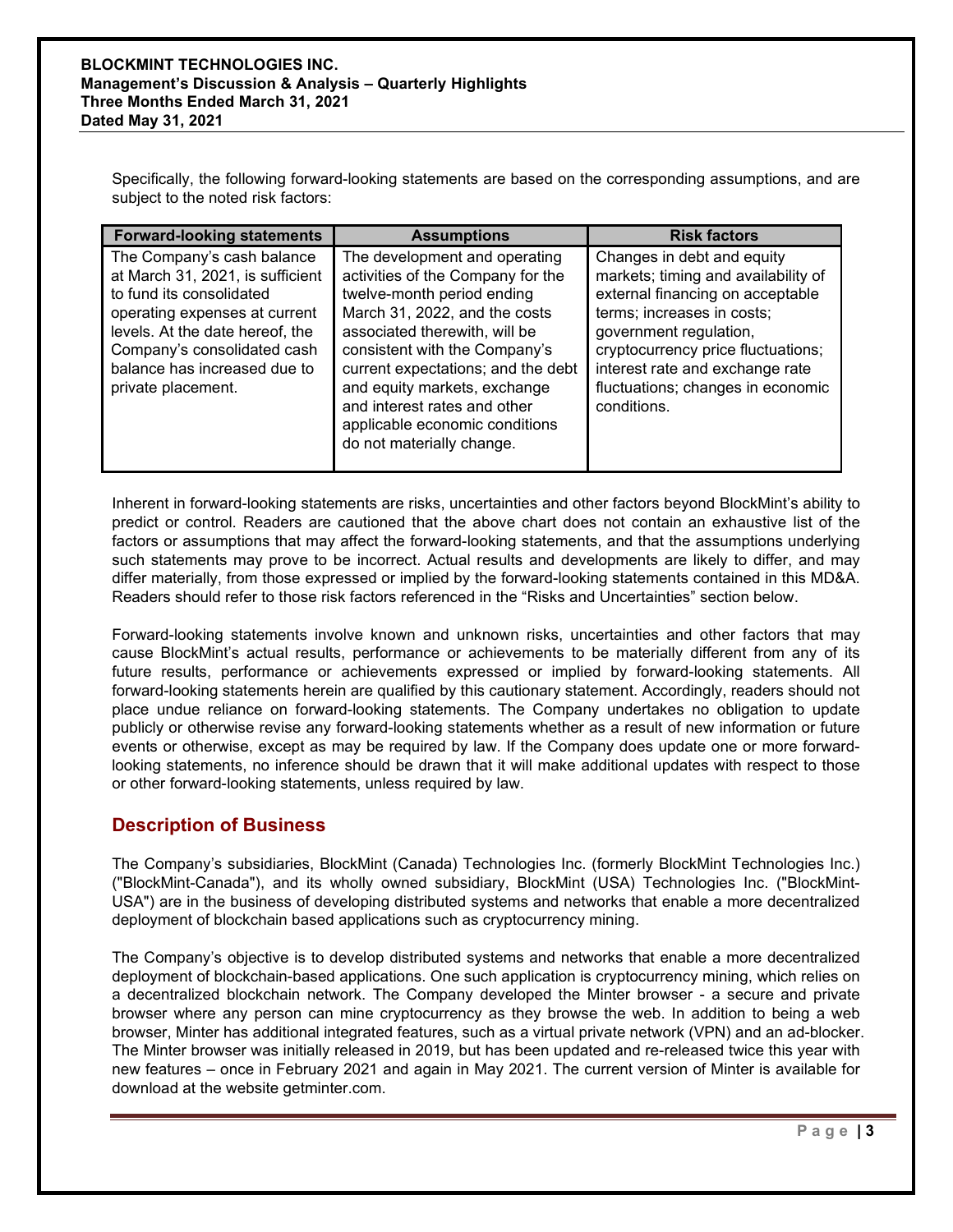# **Outlook and Overall Performance**

### **Corporate**

### Business Development

In January 2021, the Company closed a private placement for gross proceeds of C\$1,000,000 (\$782,800) by issuing 3,846,154 common shares at a price of C\$0.26 per share. In connection with the private placement, the Company issued an aggregate of 127,383 finder's shares to certain brokerage firms for introducing subscribers to the Company.

In February 2021, the Company announced the granting of incentive stock options to certain of its directors, officers and consultants to purchase up to an aggregate of 1,250,000 common shares in the capital of the Company, exercisable at a price of C\$0.40 per share for a period of five (5) years expiring February 11, 2026. These options vested immediately.

In February 2021, the Company announced that its COO, Daniel Beck, resigned to pursue other business interests.

### Financial highlights

The Company had no revenue, so its ability to ensure continuing operations is dependent on either expanding its business, or raising additional debt or equity financing.

For the three months ended March 31, 2021, the Company had a net loss of \$549,373 which consisted primarily of (i) share based payments of \$355,100; (ii) consulting fees of \$89,701; (iii) business development and promotion of \$60,629; and (iv) management fees and salaries of \$43,500.

At March 31, 2021, the Company had a net working capital of \$3,126,211 (December 31, 2020 – \$2,543,528). The Company had cash and cash equivalents of \$3,233,063 (December 31, 2020 - \$2,600,962). Working capital and cash and cash equivalents increased during the three months ended March 31, 2021 due to cash provided by financing activities of \$776,956.

The Company has sufficient capital to meet its ongoing operating expenses and continue to meet its obligations on its current projects for the 12-month period ending March 31, 2022. See "Liquidity and Financial Position" below.

### **Description of Business**

As described above, the Company develops distributed systems and networks that enable a more decentralized deployment of blockchain based applications such as cryptocurrency mining. Development and release of software products were suspended due to the price and volatility of cryptocurrencies in 2019 and 2020. In February 2021, the Company released its upgraded, distributed crypto-miner "Minter" and introduced a new feature to the Minter browser which allows users to earn carbon credits to offset their carbon footprint. A further upgrade to the Minter browser was released in May 2021 which allows users the option to earn a fractional ownership in a non-fungible token (NFT). Minter users are now able to choose whether to use their mined cryptocurrency to earn: 1) carbon credits to offset their carbon footprint; or 2) fractional ownership in a NFT.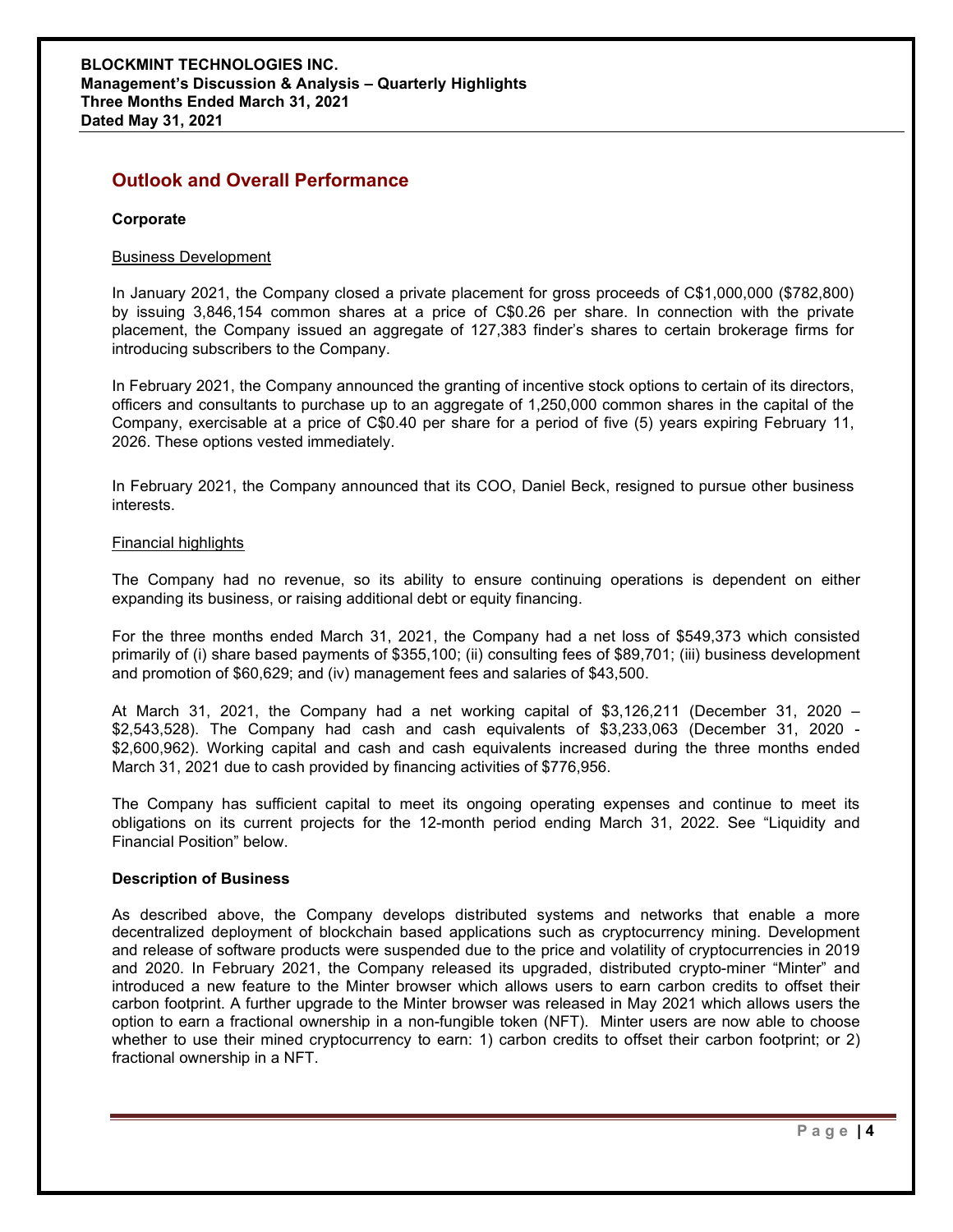A NFT is a unit of data on a blockchain where each NFT can represent a unique digital item and thus they are not interchangeable. NFTs can represent digital files such as art, audio, video, and other forms of creative work. While the digital files themselves are infinitely reproducible, the NFTs representing them are tracked on their underlying blockchains and provide buyers with proof of ownership.

Subsequent to March 31, 2021, the Company acquired multiple non-fungible tokens (NFTs) by renowned digital artist Pak. BlockMint aims to acquire NFTs from multiple genres (including art, sports, music, etc) to create a diverse portfolio of NFTs in support of its distributed crypto-miner browser "Minter" which will allow users to exchange their earned cryptocurrency for a fractional ownership in a NFT from the BlockMint portfolio.

# **Trends**

Prices of cryptocurrencies have been extremely volatile since BlockMint-USA first started operations. Specifically, the price of Monero, the cryptocurrency identified by BlockMint-USA to be central to its software products. Consequently, the market for the Company's products has been impacted by this volatility, and the demand for the Company's products is uncertain. The Company determined in the first half of 2019 that it would suspend further development of its products pending the price of cryptocurrencies recovering to economic levels.

There has been an increase in the prices of several cryptocurrencies recently, which has led to an increased interest in cryptocurrencies and blockchain technologies. As a result, in December 2020, the Company decided to release an updated version of its initial product, the Minter browser, in 2021.

There have been recent wide fluctuations in the prices of several cryptocurrencies recently, leading to more speculation and trading, but higher prices have not been sustained or achieved to the level where the Company feels it can economically carry on its current business.

The most recent trend in global economic activity has been the slow-down caused by the COVID 19 pandemic. The impact of this unprecedented event on the future trading price of cryptocurrencies is unclear, however one possible scenario is that people will turn to cryptocurrencies instead of fiat currencies given the world governments' trend toward printing vast amounts of cash to offset the economic slow-down caused by the virus. The Company can offer no assurance that the price of cryptocurrencies will increase as a result of the pandemic.

Apart from these and the risk factors noted under the heading "Risks and Uncertainties", management is not aware of any other trends, commitments, events or uncertainties that would have a material effect on the Company's business, financial condition or results of operations. See "Risks and Uncertainties" below.

# **Off-Balance-Sheet Arrangements**

As of the date of this filing, the Company does not have any off-balance-sheet arrangements that have, or are reasonably likely to have, a current or future effect on the results of operations or financial condition of the Company, including, and without limitation, such considerations as liquidity and capital resources.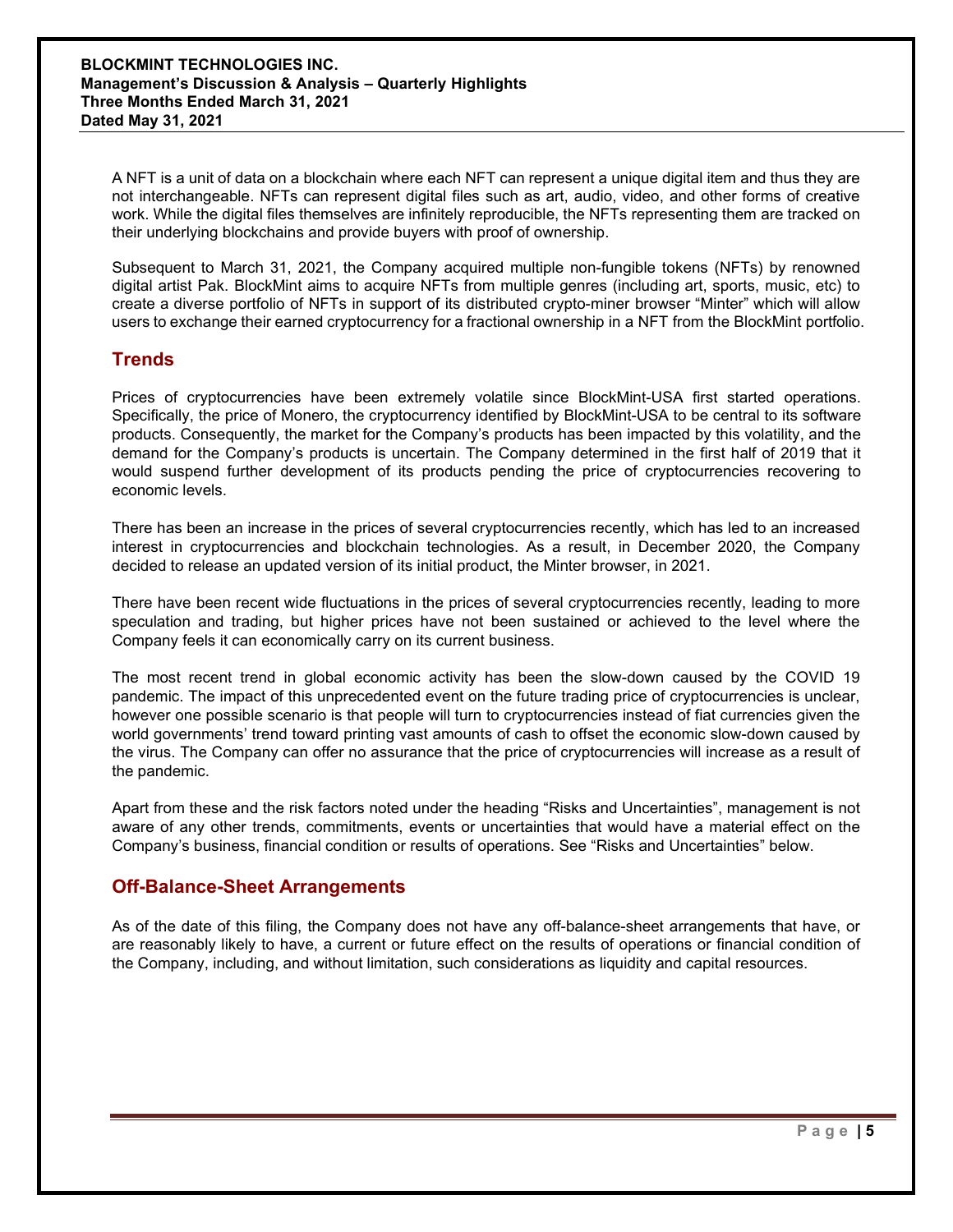# **Discussion of Operations**

### **Three months ended March 31, 2021 compared with three months ended March 31, 2020**

For the three months ended March 31, 2021, BlockMint's net loss was \$549,373 with basic loss per share of \$0.01. This compares with a net loss of \$55,384 with basic and diluted loss per share of \$0.00 or the three months ended March 31, 2020. The increase of \$493,989 in net loss was principally because operating expenses increased due to share-based payment for options issued during the period, business development and promotion; and consulting fees as the Company updated and released "Minter" and searched for opportunities to expand mining capabilities.

### **Cash Flow**

The Company had cash of \$3,233,063 at March 31, 2021 (December 31, 2020 - \$2,600,962). The change in cash during the three months ended March 31, 2021 was primarily due to the cash provided by financing activities.

Cash used in operating activities was \$144,855, for the three months ended March 31, 2021. Operating activities were affected by net loss of \$549,373 and net changes in non-cash working capital balances due to an increase in receivables and prepaid expenses of \$683; and in accounts payable and accrued liabilities of \$50,101. The Company also recorded share-based payment of \$355,100. For the three months ended March 31, 2020, cash used in operating activities was \$39,217. Operating activities were affected by the net decrease in non-cash, working capital balances due to a decrease in receivables and prepaid expenses of \$7,075; and an increase in accounts payable and accrued liabilities of \$9,130. The Company also recorded revaluation in digital currency of \$38.

Net cash provided by financing activities was \$776,956 during the three months ended March 31, 2021 as the Company closed a non-brokered private placement and issued an aggregate of 3,846,154 common shares at a price of CDN\$0.26 per common share to raise aggregate gross proceeds of CDN\$1,000,000 (\$782,800).

### **Liquidity and Capital Resources**

The Company's activities have been financed through the completion of equity offerings. There is no assurance that equity capital will be available to the Company in the amounts or at the times desired or on terms that are acceptable to the Company, if at all.

The Company has no revenues, and therefore must utilize its current cash reserves, funds obtained from the exercise of warrants or options and other financing transactions to maintain its capacity to meet ongoing operating activities. As of March 31, 2021, the Company had 1,250,000 stock options and 6,650,000 warrants outstanding that would raise approximately \$650,000, if exercised in full; however all of the warrants are subject to the Company meeting certain revenue thresholds so it is not anticipated that they will become exercisable in the next twelve months.

At March 31, 2021, the Company reported cash of \$3,233,063 (December 31, 2020 - \$2,600,962) and a net working capital of \$3,126,211 (December 31, 2020 - \$2,543,528). The net cash on hand as at March 31, 2021, is expected to be sufficient to meet the Company's liquidity requirements in 2020. Currently, the Company's operating expenses are approximately \$50,000 to \$60,000 per month for management fees, month-to-month professional fees, listing expenses and other working expenses. The Company's cash as at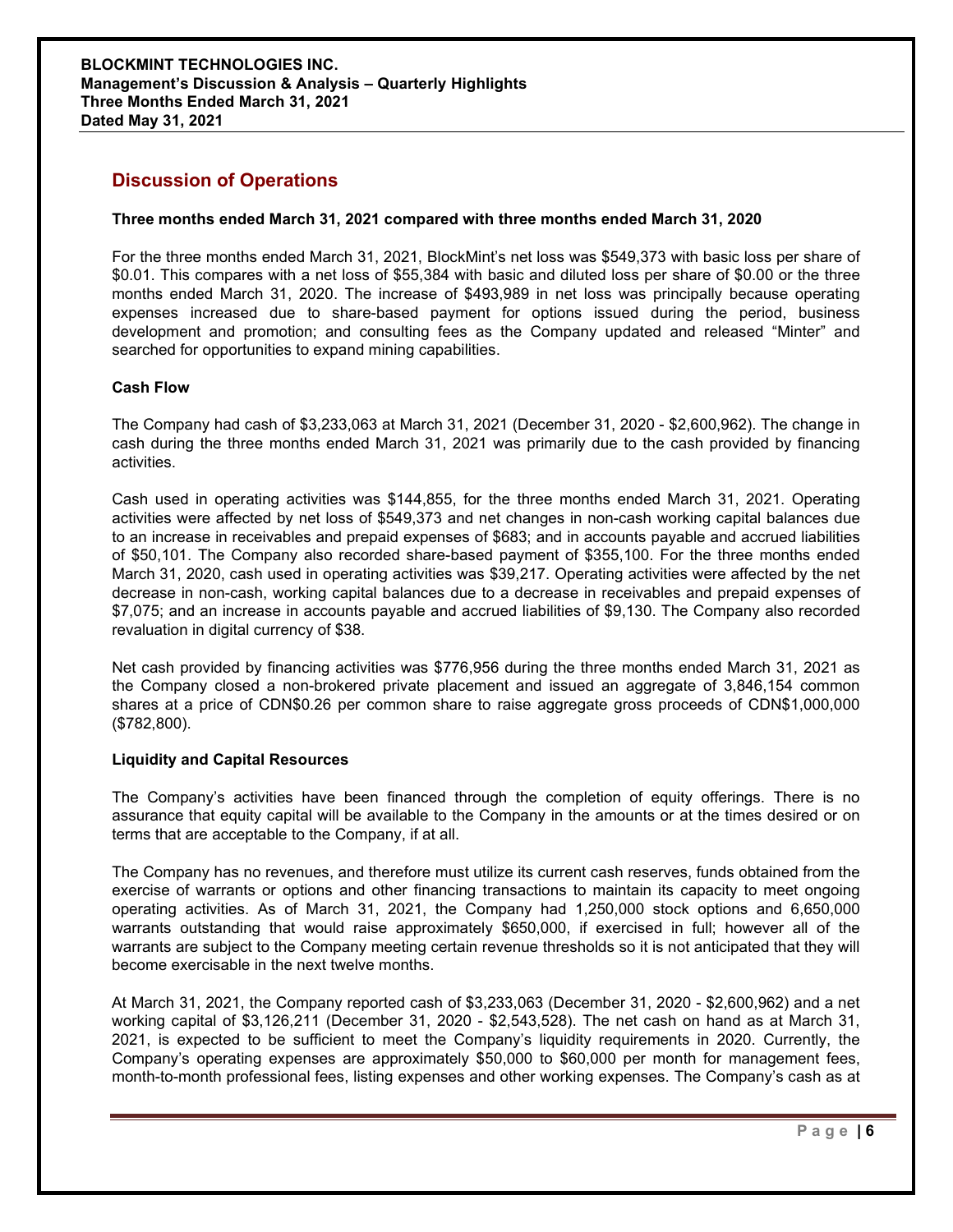March 31, 2021 is expected to be sufficient to satisfy current liabilities and general and administrative costs up to March 31, 2022.

### **Accounting Pronouncements**

### **Changes in accounting policy**

There are no other relevant IFRS's or IFRS interpretations that are not yet effective that would be expected to have a material impact on the Company.

### **New standards not yet adopted and interpretations issued but not yet effective**

Certain pronouncements were issued by the IASB or the IFRIC that are mandatory for accounting periods commencing on or after January 1, 2022. Many are not applicable or do not have a significant impact to the Company and have been excluded.

IFRS 3, Business Combinations ("IFRS 3")

Amendments to IFRS 3 "Business Combinations" were issued in May 2020, and are effective on or after January 1, 2022, with earlier application permitted. The amendments update references within IFRS 3 to the 2018 Conceptual Framework and require that the principles in IAS 37 "Provisions, Contingent Liabilities and Contingent Assets" be used to identify liabilities and contingent assets arising from a business combination. Adoption of these amendments is not expected to have a significant impact on the Company's unaudited condensed consolidated interim financial statements.

# **Related Party Transactions**

Related parties include the Board of Directors and officers of the Company, close family members and enterprises that are controlled by these individuals as well as certain persons performing similar functions. Related party transactions conducted in the normal course of operations are measured at the amount established and agreed to by the related parties.

(a) The Company entered into the following transactions with related parties:

|                                                                    | <b>Three Months Ended</b><br>March 31, |                 |  |
|--------------------------------------------------------------------|----------------------------------------|-----------------|--|
| <b>Names</b>                                                       | 2021<br>$($ \$)                        | 2020<br>$($ \$) |  |
| Owen Bird Law Corporation (1)                                      | 7,899                                  | Nil             |  |
| Bayswater Consulting Ltd. (Bayswater) (2)                          | 2,357                                  | 2,208           |  |
| Marrelli Support Services Inc. ("Marrelli Support") <sup>(3)</sup> | 8,653                                  | 8,726           |  |
|                                                                    |                                        |                 |  |

1) For the three months ended March 31, 2021, the Company expensed professional fees of \$7,899 (three months ended March 31, 2020 - \$nil) for legal services of which \$5,844 was reflected as share issue costs, to Owen Bird Law Corporation, a legal firm of which Jeff Lightfoot is a shareholder. As at March 31, 2021, \$1,515 (December 31, 2020 - \$1,472) was payable to this party and the amount is included in accounts payable and accrued liabilities.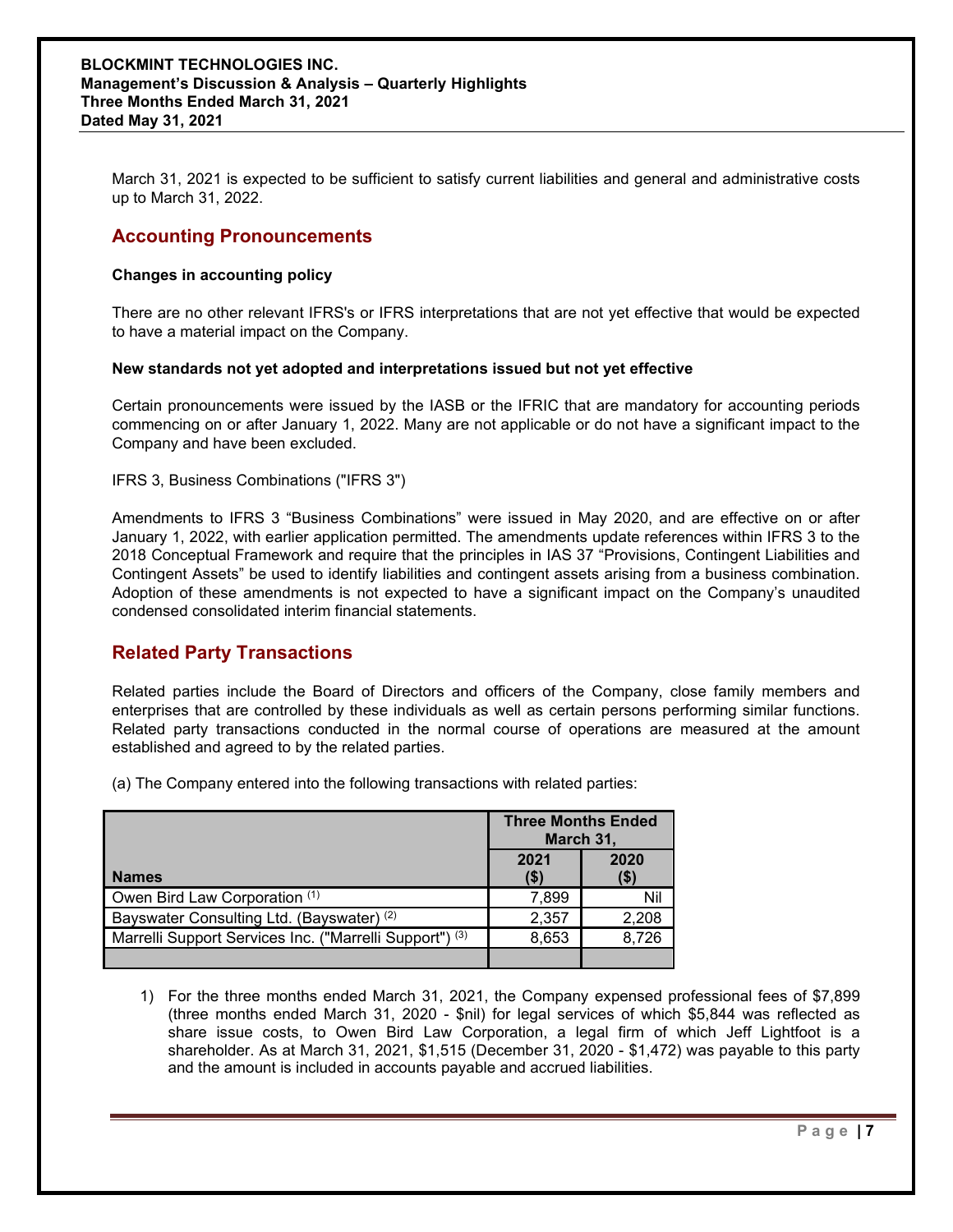- 2) For the three months ended March 31, 2021, the Company expensed consulting fees of \$2,357 (three months ended March 31, 2020 - \$2,208) to a private company controlled by Erin Walmesley, the Company's corporate secretary, for corporate services.
- 3) For the three months ended March 31, 2021, the Company expensed consulting fees of \$8,653 (three months ended March 31, 2020 - \$8,726) to Marrelli Support Services Inc. ("Marrelli") for: Victor Hugo to act as the Chief Financial Officer of the Company; and for bookkeeping services. Victor Hugo is an employee of Marrelli. These services were incurred in the normal course of operations for general accounting and financial reporting matters. As at March 31, 2021, Marrelli was owed \$9,825 (December 31, 2020 - \$9,722), and the amount is included in accounts payable and accrued liabilities.

(b) Remuneration of directors and key management personnel, other than consulting fees, of the Company was as follows:

|                                        | <b>Salaries and fees</b><br><b>Three Months Ended</b><br>March 31, |                 | Share-based<br>payment                 |                 | <b>Total</b>                           |                 |
|----------------------------------------|--------------------------------------------------------------------|-----------------|----------------------------------------|-----------------|----------------------------------------|-----------------|
|                                        |                                                                    |                 | <b>Three Months Ended</b><br>March 31, |                 | <b>Three Months Ended</b><br>March 31, |                 |
| <b>Name</b>                            | 2021<br>(\$)                                                       | 2020<br>$($ \$) | 2021<br>$($ \$)                        | 2020<br>$($ \$) | 2021<br>$($ \$)                        | 2020<br>$($ \$) |
| Nelson Ijih, CEO / CIO                 | 30,000                                                             | 9,000           | Nil                                    | Nil             | 30,000                                 | 9,000           |
| Daniel Beck, former COO                | 6,000                                                              | 9,000           | Nil                                    | Nil             | 6,000                                  | 9,000           |
| Jeff Lightfoot, Director               | 2,500                                                              | 2,125           | 42,612                                 | Nil             | 45,112                                 | 2,125           |
| David Patterson, Director              | 2,500                                                              | 2,125           | 42,612                                 | Nil             | 45,112                                 | 2,125           |
| Colin Watt, Director                   | 2,500                                                              | 2,125           | 42,612                                 | Nil             | 45,112                                 | 2,125           |
| Erin Walmesley, Corporate<br>Secretary | Nil                                                                | Nil             | 21,306                                 | Nil             | 21,306                                 | Nil             |
| Victor Hugo, CFO                       | Nil                                                                | Nil             | 21,306                                 | Nil             | 21,306                                 | Nil             |
| Total                                  | 43,500                                                             | 24,375          | 170,448                                | <b>Nil</b>      | 213,948                                | 24,375          |

# **Risks and Uncertainties**

An investment in the securities of the Company is highly speculative and involves numerous and significant risks. Such investment should be undertaken only by investors whose financial resources are sufficient to enable them to assume these risks and who have no need for immediate liquidity in their investment. Prospective investors should carefully consider the risk factors that have affected, and which in the future are reasonably expected to affect, the Company and its financial position. Please refer to the section entitled "Risk Factors" in the Company's Filing Statement of December 28, 2018, available on SEDAR at **www.sedar.com**.